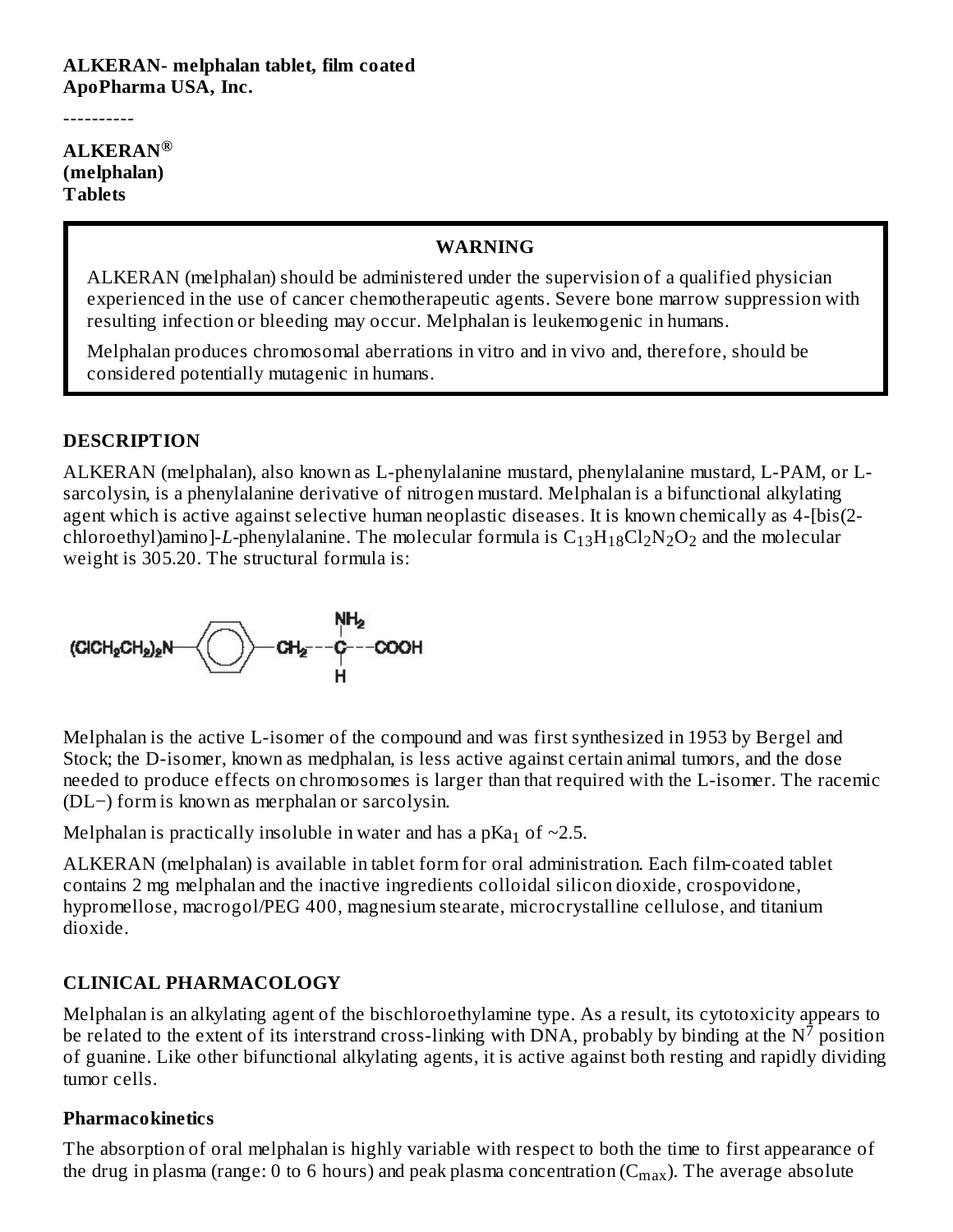bioavailability of melphalan is also highly variable (range: 56% to 93%). These results may be due to incomplete intestinal absorption, a variable "first pass" hepatic metabolism, or to rapid hydrolysis. Oral administration of melphalan with a high fat meal may reduce melphalan exposure (AUC) by 36% to 54%. ...<sub>...</sub>.

In 18 patients given a single oral dose of 0.6 mg/kg of ALKERAN, the terminal elimination plasma halflife (t<sub>1/2</sub>) of parent drug was  $1.5 \pm 0.83$  hours. The 24-hour urinary excretion of parent drug in these patients was  $10\% \pm 4.5\%$ , suggesting that renal clearance is not a major route of elimination of parent drug. In a separate study in 18 patients given single oral doses of 0.2 to 0.25 mg/kg of ALKERAN,  $\rm{C_{max}}$  and plasma concentration-time curves (AUC), when dose adjusted to a dose of 14 mg, were (mean  $\pm$  SD) 212  $\pm$  74 ng/mL and 498  $\pm$  137 ng•hr/mL, respectively. Elimination phase t $_{1/2}$  in these patients was approximately 1 hour and the median  $t_{\rm max}$  was 1 hour.

One study using universally labeled  $^{14}$ C-melphalan, found substantially less radioactivity in the urine of patients given the drug by mouth (30% of administered dose in 9 days) than in the urine of those given it intravenously (35% to 65% in 7 days). Following either oral or IV administration, the pattern of label recovery was similar, with the majority being recovered in the first 24 hours. Following oral administration, peak radioactivity occurred in plasma at 2 hours and then disappeared with a half-life of approximately 160 hours. In 1 patient where parent drug (rather than just radiolabel) was determined, the melphalan half-disappearance time was 67 minutes.

The steady-state volume of distribution of melphalan is 0.5 L/kg. Penetration into cerebrospinal fluid (CSF) is low. The average melphalan binding to plasma proteins is highly variable (range: 53% to 92%). Serum albumin is the major binding protein, accounting for approximately 40% to 60% of the plasma protein binding, while  $\alpha_1$ -acid glycoprotein accounts for about 20% of the plasma protein binding. Approximately 30% of melphalan is (covalently) irreversibly bound to plasma proteins. Interactions with immunoglobulins have been found to be negligible.

Melphalan is eliminated from plasma primarily by chemical hydrolysis to monohydroxymelphalan and dihydroxymelphalan. Aside from these hydrolysis products, no other melphalan metabolites have been observed in humans. Although the contribution of renal elimination to melphalan clearance appears to be low, one pharmacokinetic study showed a significant positive correlation between the elimination rate constant for melphalan and renal function and a significant negative correlation between renal function and the area under the plasma melphalan concentration/time curve.

## **INDICATIONS AND USAGE**

ALKERAN Tablets are indicated for the palliative treatment of multiple myeloma and for the palliation of non-resectable epithelial carcinoma of the ovary.

## **CONTRAINDICATIONS**

ALKERAN should not be used in patients whose disease has demonstrated a prior resistance to this agent. Patients who have demonstrated hypersensitivity to melphalan should not be given the drug.

## **WARNINGS**

#### **ALKERAN should be administered in carefully adjusted dosage by or under the supervision of experienced physicians who are familiar with the drug's actions and the possible complications of its us e.**

As with other nitrogen mustard drugs, excessive dosage will produce marked bone marrow suppression. Bone marrow suppression is the most significant toxicity associated with ALKERAN in most patients. Therefore, the following tests should be performed at the start of therapy and prior to each subsequent course of ALKERAN: platelet count, hemoglobin, white blood cell count, and differential. Thrombocytopenia and/or leukopenia are indications to withhold further therapy until the blood counts have sufficiently recovered. Frequent blood counts are essential to determine optimal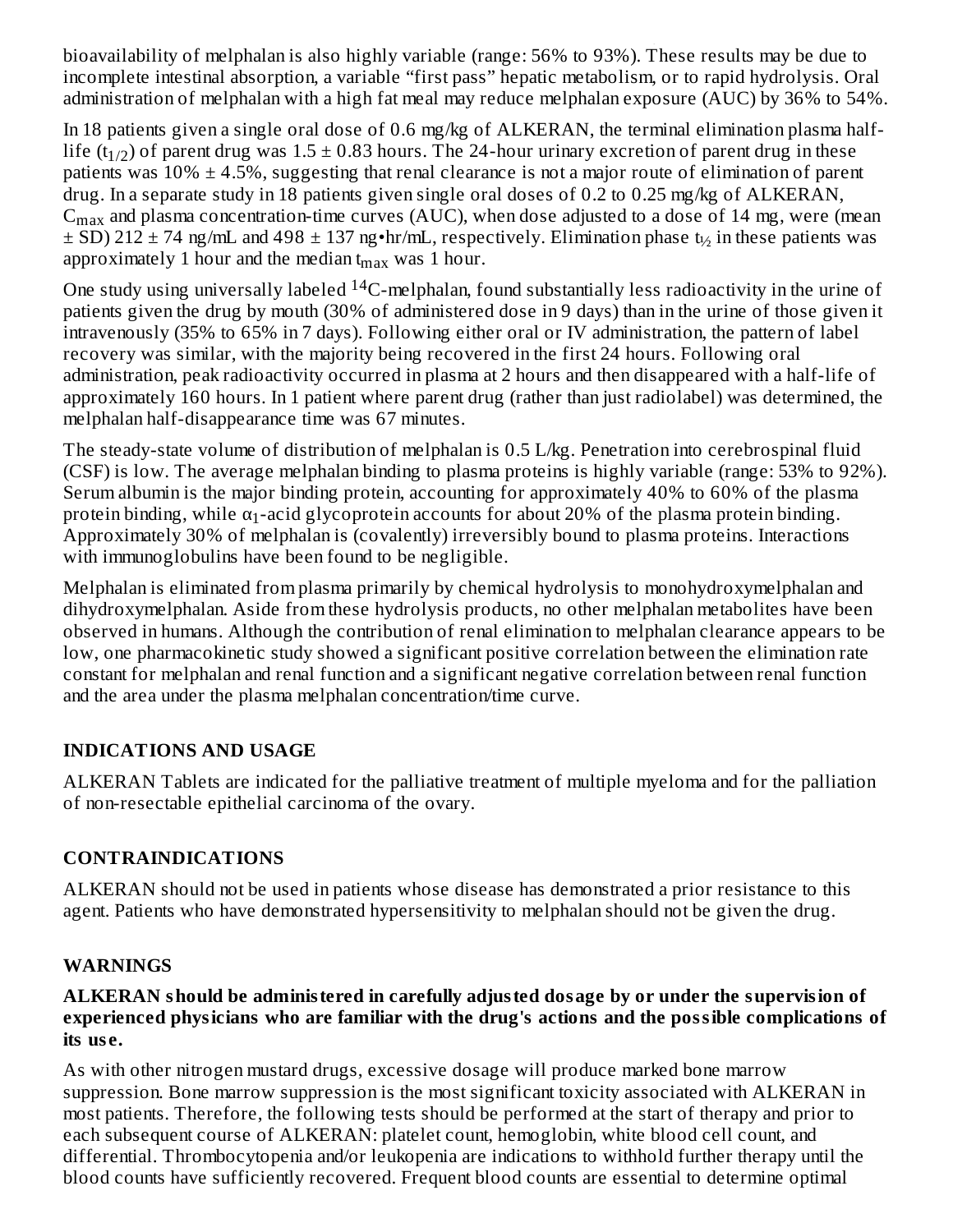dosage and to avoid toxicity (see PRECAUTIONS: Laboratory Tests). Dose adjustment on the basis of blood counts at the nadir and day of treatment should be considered.

Hypersensitivity reactions, including anaphylaxis, have occurred rarely (see ADVERSE REACTIONS). These reactions have occurred after multiple courses of treatment and have recurred in patients who experienced a hypersensitivity reaction to IV ALKERAN. If a hypersensitivity reaction occurs, oral or IV ALKERAN should not be readministered.

#### **Carcinogenesis**

Secondary malignancies, including acute nonlymphocytic leukemia, myeloproliferative syndrome, and carcinoma have been reported in patients with cancer treated with alkylating agents (including melphalan). Some patients also received other chemotherapeutic agents or radiation therapy. Precise quantitation of the risk of acute leukemia, myeloproliferative syndrome, or carcinoma is not possible. Published reports of leukemia in patients who have received melphalan (and other alkylating agents) suggest that the risk of leukemogenesis increases with chronicity of treatment and with cumulative dose. In one study, the 10-year cumulative risk of developing acute leukemia or myeloproliferative syndrome after melphalan therapy was 19.5% for cumulative doses ranging from 730 mg to 9,652 mg. In this same study, as well as in an additional study, the 10-year cumulative risk of developing acute leukemia or myeloproliferative syndrome after melphalan therapy was less than 2% for cumulative doses under 600 mg. This does not mean that there is a cumulative dose below which there is no risk of the induction of secondary malignancy. The potential benefits from melphalan therapy must be weighed on an individual basis against the possible risk of the induction of a second malignancy.

Adequate and well-controlled carcinogenicity studies have not been conducted in animals. However, i.p. administration of melphalan in rats (5.4 to 10.8 mg/m<sup>2</sup>) and in mice (2.25 to 4.5 mg/m<sup>2</sup>) 3 times per week for 6 months followed by 12 months post-dose observation produced peritoneal sarcoma and lung tumors, respectively.

## **Mutagenesis**

ALKERAN has been shown to cause chromatid or chromosome damage in humans. Intramuscular administration of ALKERAN at 6 and 60 mg/m<sup>2</sup> produced structural aberrations of the chromatid and chromosomes in bone marrow cells of Wistar rats.

## **Impairment of Fertility**

ALKERAN causes suppression of ovarian function in premenopausal women, resulting in amenorrhea in a significant number of patients. Reversible and irreversible testicular suppression have also been reported.

## **Pregnancy**

ALKERAN may cause fetal harm when administered to a pregnant woman. Melphalan was embryolethal and teratogenic in rats following oral (6 to 18 mg/m<sup>2</sup>/day for 10 days) and intraperitoneal (18 mg/m<sup>2</sup>) administration. Malformations resulting from melphalan included alterations of the brain (underdevelopment, deformation, meningocele, and encephalocele) and eye (anophthalmia and microphthalmos), reduction of the mandible and tail, as well as hepatocele (exomphaly).

There are no adequate and well-controlled studies in pregnant women. If this drug is used during pregnancy, or if the patient becomes pregnant while taking this drug, the patient should be apprised of the potential hazard to the fetus. Women of childbearing potential should be advised to avoid becoming pregnant.

## **PRECAUTIONS**

**General**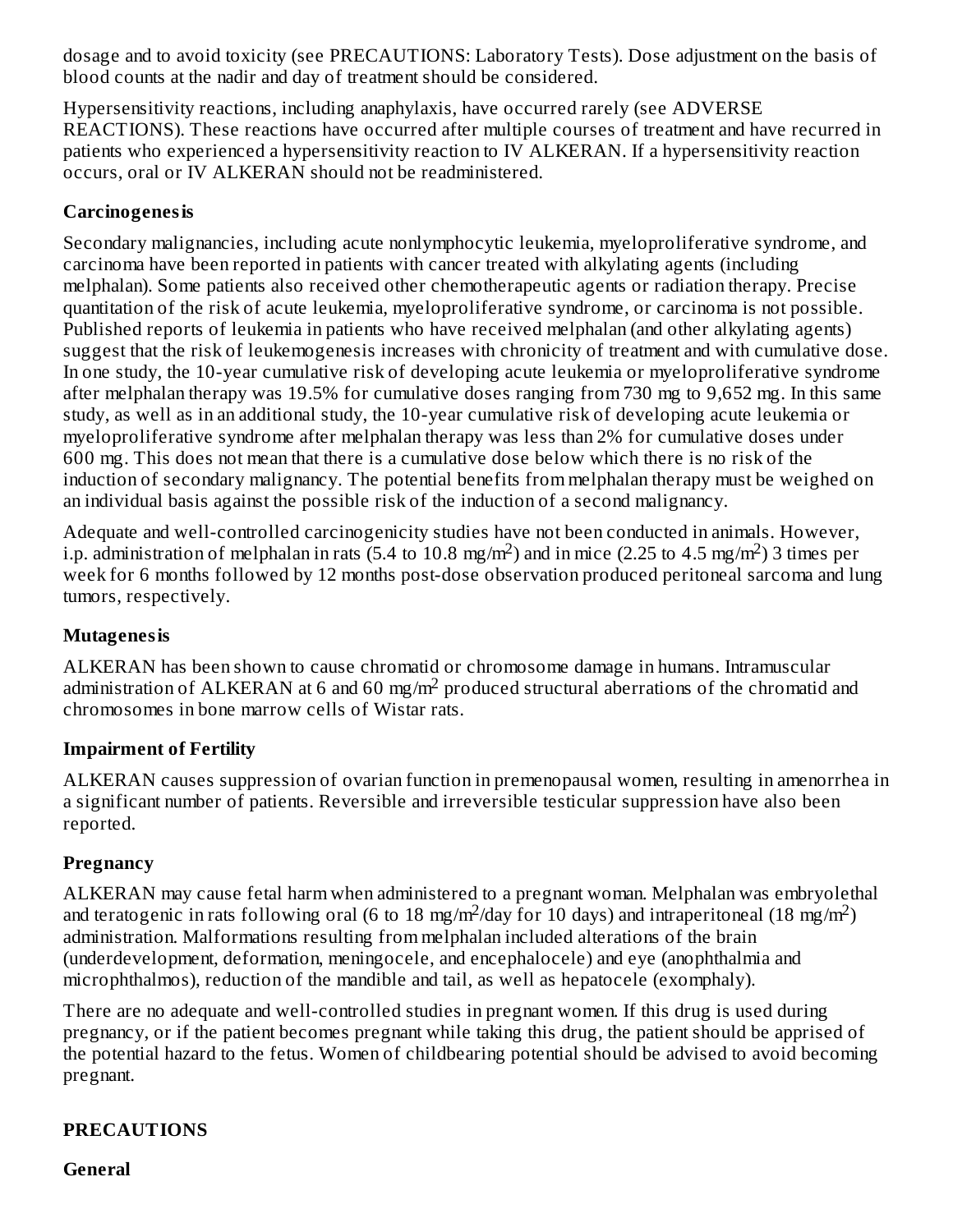In all instances where the use of ALKERAN is considered for chemotherapy, the physician must evaluate the need and usefulness of the drug against the risk of adverse events. ALKERAN should be used with extreme caution in patients whose bone marrow reserve may have been compromised by prior irradiation or chemotherapy, or whose marrow function is recovering from previous cytotoxic therapy. If the leukocyte count falls below 3,000 cells/mcL, or the platelet count below 100,000 cells/mcL, ALKERAN should be discontinued until the peripheral blood cell counts have recovered.

A recommendation as to whether or not dosage reduction should be made routinely in patients with renal insufficiency cannot be made because:

a) There is considerable inherent patient-to-patient variability in the systemic availability of melphalan in patients with normal renal function.

b) Only a small amount of the administered dose appears as parent drug in the urine of patients with normal renal function.

Patients with azotemia should be closely observed, however, in order to make dosage reductions, if required, at the earliest possible time.

Administration of live vaccines to immunocompromised patients should be avoided.

#### **Information for Patients**

Patients should be informed that the major toxicities of ALKERAN are related to bone marrow suppression, hypersensitivity reactions, gastrointestinal toxicity, and pulmonary toxicity. The major long-term toxicities are related to infertility and secondary malignancies. Patients should never be allowed to take the drug without close medical supervision and should be advised to consult their physician if they experience skin rash, vasculitis, bleeding, fever, persistent cough, nausea, vomiting, amenorrhea, weight loss, or unusual lumps/masses. Women of childbearing potential should be advised to avoid becoming pregnant.

#### **Laboratory Tests**

Periodic complete blood counts with differentials should be performed during the course of treatment with ALKERAN. At least one determination should be obtained prior to each treatment course. Patients should be observed closely for consequences of bone marrow suppression, which include severe infections, bleeding, and symptomatic anemia (see WARNINGS).

#### **Drug Interactions**

There are no known drug/drug interactions with oral ALKERAN.

#### **Carcinogenesis, Mutagenesis, Impairment of Fertility**

See WARNINGS section.

#### **Pregnancy**

#### **Teratogenic Effects**

See WARNINGS section.

#### **Nursing Mothers**

It is not known whether this drug is excreted in human milk. ALKERAN should not be given to nursing mothers.

#### **Pediatric Us e**

The safety and effectiveness of ALKERAN in pediatric patients have not been established.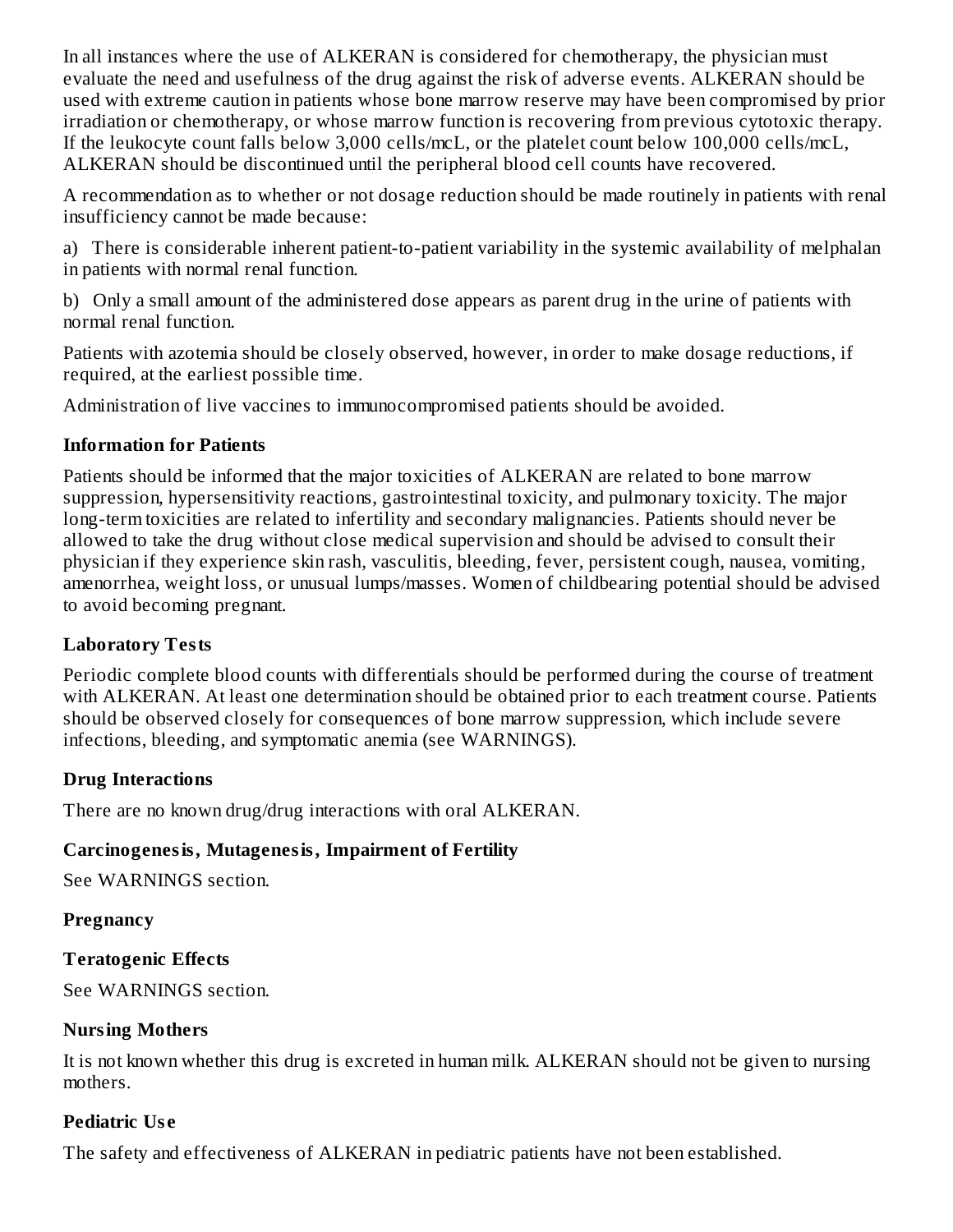#### **Geriatric Us e**

Clinical studies of ALKERAN Tablets did not include sufficient numbers of subjects aged 65 and over to determine whether they respond differently from younger subjects. Other reported clinical experience has not identified differences in responses between the elderly and younger patients. In general, dose selection for an elderly patient should be cautious, usually starting at the low end of the dosing range, reflecting the greater frequency of decreased hepatic, renal, or cardiac function, and of concomitant disease or other drug therapy.

#### **ADVERSE REACTIONS**

#### **Hematologic**

The most common side effect is bone marrow suppression leading to leukopenia, thrombocytopenia, and anemia. Although bone marrow suppression frequently occurs, it is usually reversible if melphalan is withdrawn early enough. However, irreversible bone marrow failure has been reported.

#### **Gastrointestinal**

Nausea, vomiting, diarrhea, and oral ulceration occur. Hepatic disorders ranging from abnormal liver function tests to clinical manifestations such as hepatitis and jaundice have been reported.

#### **Mis cellaneous**

Other reported adverse reactions include: pulmonary fibrosis (including fatal outcomes) and interstitial pneumonitis, skin hypersensitivity, maculopapular rashes, vasculitis, alopecia, and hemolytic anemia. Allergic reactions, including urticaria, edema, skin rashes, and rare anaphylaxis, have occurred after multiple courses of treatment. Cardiac arrest has also been reported rarely in association with such reports.

## **OVERDOSAGE**

Overdoses, including doses up to 50 mg/day for 16 days, have been reported. Immediate effects are likely to be vomiting, ulceration of the mouth, diarrhea, and hemorrhage of the gastrointestinal tract. The principal toxic effect is bone marrow suppression. Hematologic parameters should be closely followed for 3 to 6 weeks. An uncontrolled study suggests that administration of autologous bone marrow or hematopoietic growth factors (i.e., sargramostim, filgrastim) may shorten the period of pancytopenia. General supportive measures, together with appropriate blood transfusions and antibiotics, should be instituted as deemed necessary by the physician. This drug is not removed from plasma to any significant degree by hemodialysis.

## **DOSAGE AND ADMINISTRATION**

#### **Multiple Myeloma**

The usual oral dose is 6 mg (3 tablets) daily. The entire daily dose may be given at one time. The dose is adjusted, as required, on the basis of blood counts done at approximately weekly intervals. After 2 to 3 weeks of treatment, the drug should be discontinued for up to 4 weeks, during which time the blood count should be followed carefully. When the white blood cell and platelet counts are rising, a maintenance dose of 2 mg daily may be instituted. Because of the patient-to-patient variation in melphalan plasma levels following oral administration of the drug, several investigators have recommended that the dosage of ALKERAN be cautiously escalated until some myelosuppression is observed in order to assure that potentially therapeutic levels of the drug have been reached.

Other dosage regimens have been used by various investigators. Osserman and Takatsuki have used an initial course of 10 mg/day for 7 to 10 days. They report that maximal suppression of the leukocyte and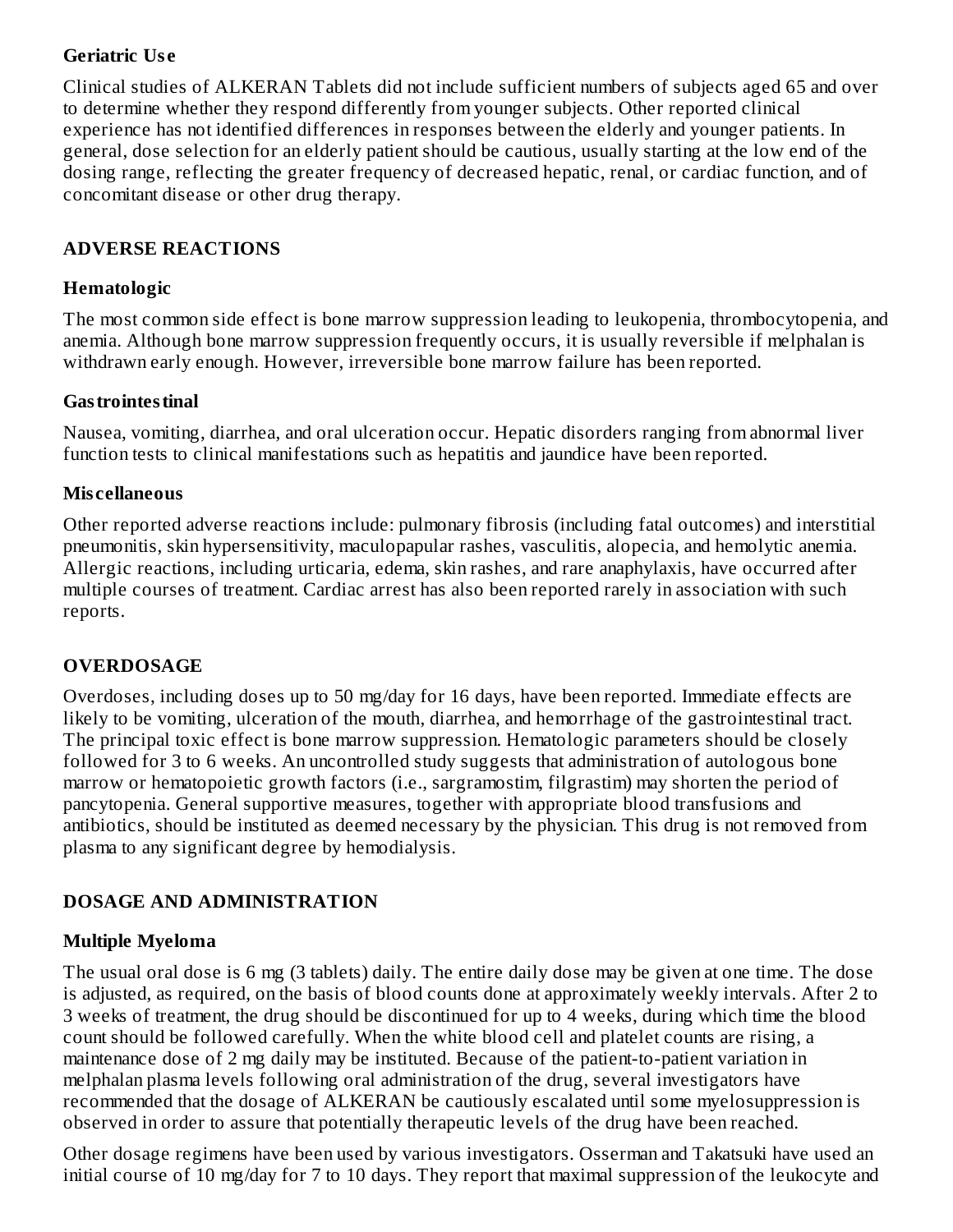platelet counts occurs within 3 to 5 weeks and recovery within 4 to 8 weeks. Continuous maintenance therapy with 2 mg/day is instituted when the white blood cell count is greater than 4,000 cells/mcL and the platelet count is greater than 100,000 cells/mcL. Dosage is adjusted to between 1 and 3 mg/day depending upon the hematological response. It is desirable to try to maintain a significant degree of bone marrow depression so as to keep the leukocyte count in the range of 3,000 to 3,500 cells/mcL.

Hoogstraten et al have started treatment with 0.15 mg/kg/day for 7 days. This is followed by a rest period of at least 14 days, but it may be as long as 5 to 6 weeks. Maintenance therapy is started when the white blood cell and platelet counts are rising. The maintenance dose is 0.05 mg/kg/day or less and is adjusted according to the blood count.

Available evidence suggests that about one third to one half of the patients with multiple myeloma show a favorable response to oral administration of the drug.

One study by Alexanian et al has shown that the use of ALKERAN in combination with prednisone significantly improves the percentage of patients with multiple myeloma who achieve palliation. One regimen has been to administer courses of ALKERAN at 0.25 mg/kg/day for 4 consecutive days (or, 0.20 mg/kg/day for 5 consecutive days) for a total dose of 1 mg/kg/course. These 4- to 5-day courses are then repeated every 4 to 6 weeks if the granulocyte count and the platelet count have returned to normal levels.

It is to be emphasized that response may be very gradual over many months; it is important that repeated courses or continuous therapy be given since improvement may continue slowly over many months, and the maximum benefit may be missed if treatment is abandoned too soon.

In patients with moderate to severe renal impairment, currently available pharmacokinetic data do not justify an absolute recommendation on dosage reduction to those patients, but it may be prudent to use a reduced dose initially.

#### **Epithelial Ovarian Cancer**

One commonly employed regimen for the treatment of ovarian carcinoma has been to administer ALKERAN at a dose of 0.2 mg/kg daily for 5 days as a single course. Courses are repeated every 4 to 5 weeks depending upon hematologic tolerance.

#### **Administration Precautions**

Procedures for proper handling and disposal of anticancer drugs should be considered. Several guidelines on this subject have been published. 1-4

There is no general agreement that all of the procedures recommended in the guidelines are necessary or appropriate.

## **HOW SUPPLIED**

ALKERAN is supplied as white, film-coated, round, biconvex tablets containing 2 mg melphalan in amber glass bottles with child-resistant closures. One side is engraved with "GX EH3" and the other side is engraved with an "A."

Bottle of 50 (NDC 52609-0001-5).

# **Store in a refrigerator, 2° to 8°C (36° to 46°F). Protect from light.**

# **REFERENCES**

1. NIOSH Alert: Preventing Occupational Exposures to Antineoplastic and Other Hazardous Drugs in Healthcare Settings. U.S. Department of Health and Human Services, Public Health Service. Centers for Disease Control and Prevention, National Institute for Occupational Safety and Health,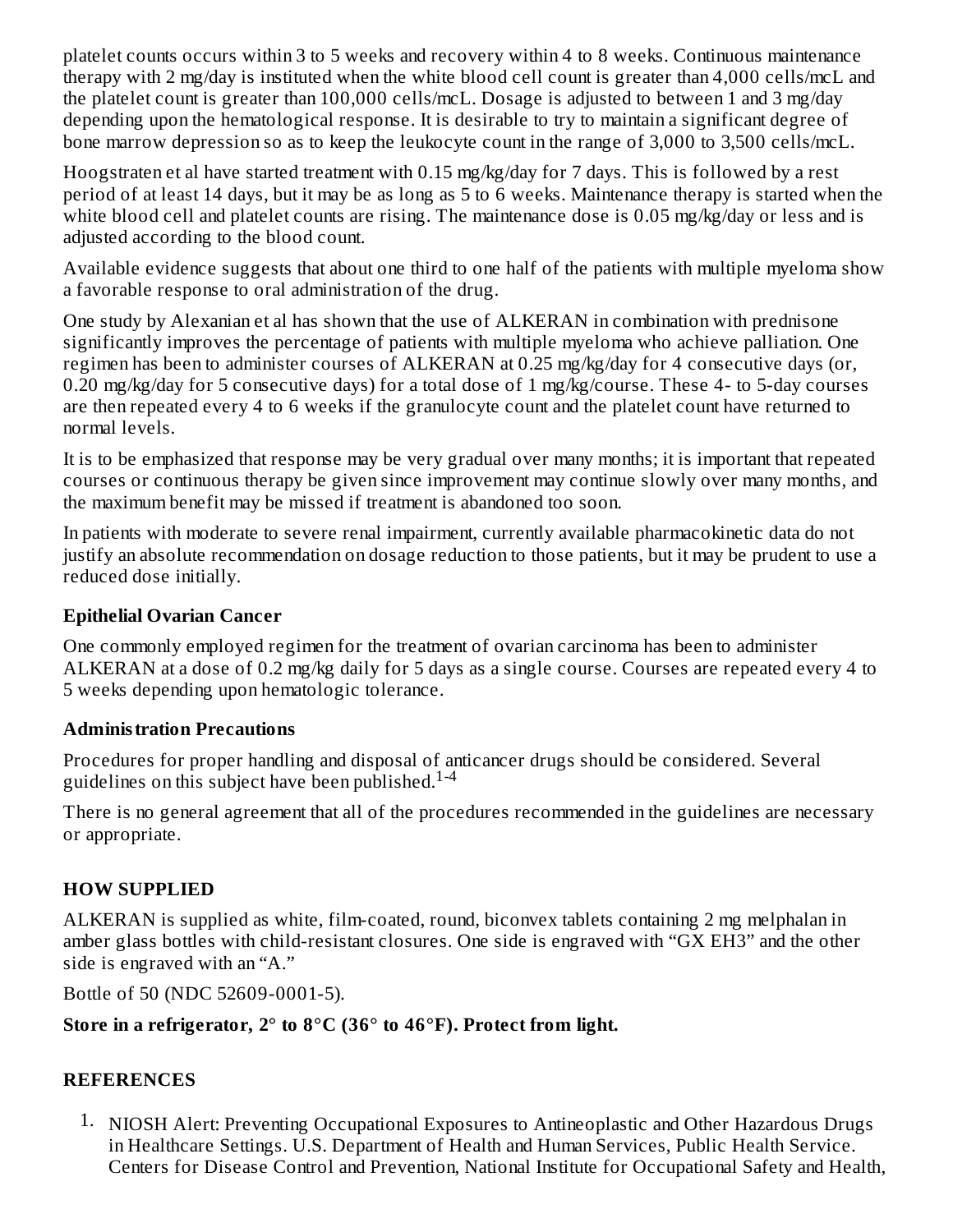DHHS (NIOSH) Publication No. 2004-165.

- 2. OSHA Technical Manual, TED 1-0.15A, Section VI: Chapter 2. Controlling Occupational Exposure to Hazardous Drugs. OSHA, 1999. http://www.osha.gov/dts/osta/otm/otm\_vi/otm\_vi\_2.html
- 3. American Society of Health-System Pharmacists. (2006) ASHP Guidelines on Handling Hazardous Drugs. *Am J Health-Syst Pharm.* 2006;63:1172-1193.
- 4. Polovich M, White JM, Kelleher LO (eds.) 2005. Chemotherapy and Biotherapy Guidelines and Recommendations for Practice.  $(2^{nd}$  ed.) Pittsburgh, PA: Oncology Nursing Society.

ALKERAN is a registered trademark of Apotex Inc.

Manufactured by Excella GmbH & Co. KG, 90537 Feucht, Germany for Apotex Inc., Toronto, Ontario, Canada M9L 1T9

Distributed by ApoPharma USA Inc.

Weston, FL 33326

©2016, Apotex Inc. All rights reserved.

May 2017

# **PRINICIPAL DISPLAY PANEL**

## **NDC 52609-0001-5**

**ALKERAN ®**

## **(melphalan)**

# **Tablets 2 mg**

50 Tablets

Each tablet contains 2 mg melphalan.

# **R only x**

# **ApoPharma**

**WARNING:** This drug is **only** to be taken under close medical supervision. Do not take in larger doses or more frequently or for a longer time than specifically directed by the physician. Periodic blood counts are necessary to determine proper dose and to avoid ill effects.

See prescribing information for Dosage and Administration.

Store in a refrigerator,  $2^{\circ}$  to  $8^{\circ}$ C (36 $^{\circ}$  to 46 $^{\circ}$ F). Protect from light.

Dispense in glass, tight, light-resistant container as defined in the USP.

Excella GmbH & Co. KG, 90537 Feucht, Germany

7579701-0647

See prescribing information for Dosage 50 Tablets NDC 52609-0001-5 and Administration. Store in a refrigerator, 2° to 8°C (36° to 46°F). Protect from light. Dispense in glass, tight, light-resistant container as defined in the USP. Excella GmbH & Co. KG, 90537 Feucht, Germany 7579701-0647

**ALKERAN<sup>®</sup>** (melphalan) **Tablets**  $2 \, \text{mg}$ Each tablet contains 2 mg melphalan. R<sub>only</sub> ApoPharma

**WARNING:** This drug is only to be taken under close medical supervision. Do not take in larger doses or more frequently or for a longer time than specifically directed by the physician. Periodic blood counts are necessary to determine proper dose and to avoid ill effects.